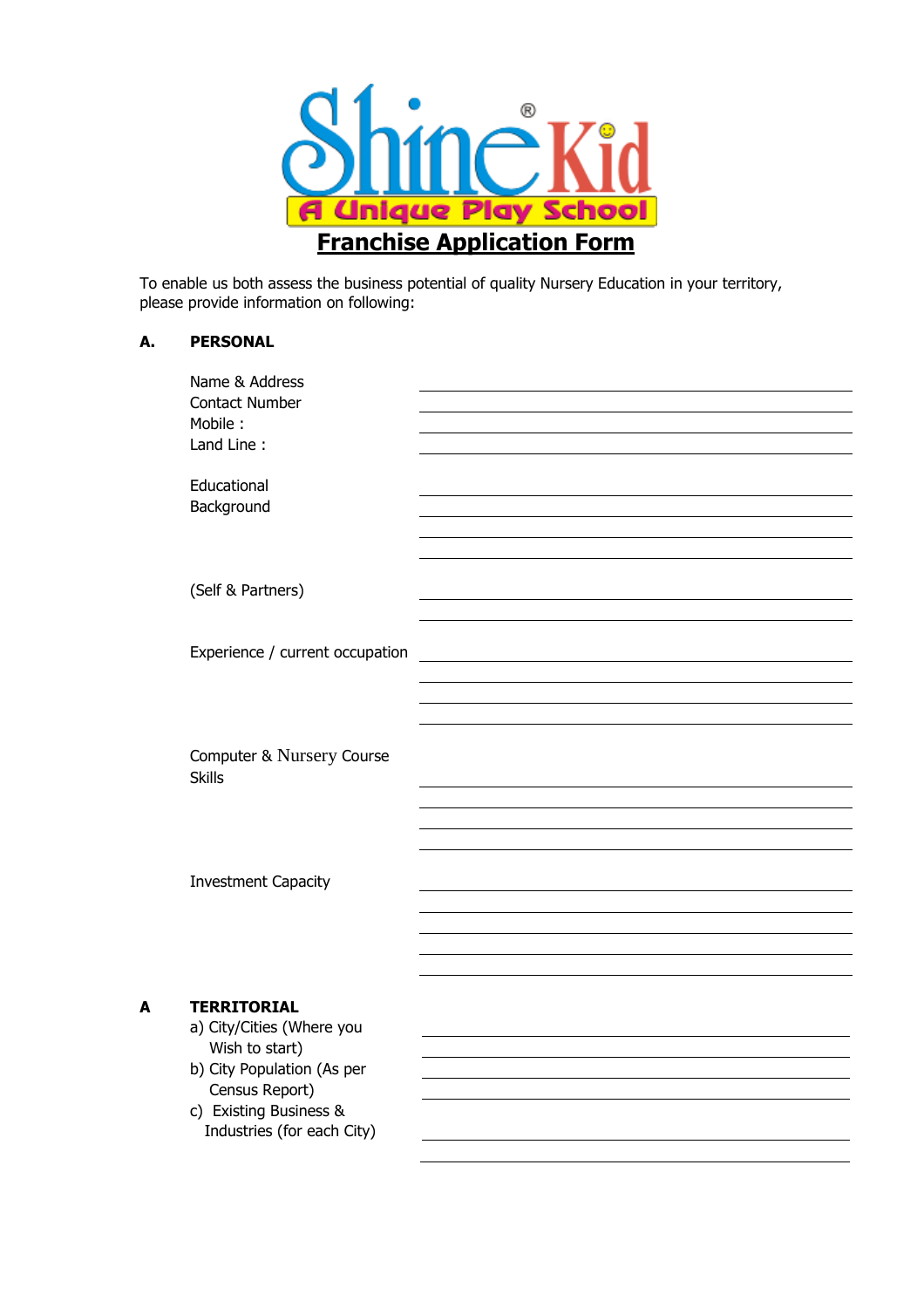E) How many People doing their jobs in Govt. & Private Sector

 F) If you wish to add any Other information/ data Which you consider Important, please mention .

## **IN DETAILS**

1. Whether individual / Pvt. Ltd. / Public Ltd. / H.U.F. / Partnership 2. Period of Existence (on no. Of Years)

- 3. Any subsidiary / sister concerns
- 4. If yes, names & address of each such concern
- 5. Existing Loans Types, Sources
- 6. Funds available for this venture And sources thereof.
- 7. Prior Experience of activity with Financials for last three years
- 8. Why did you decide to go in for Education Business
- 9. Property to be used for this venture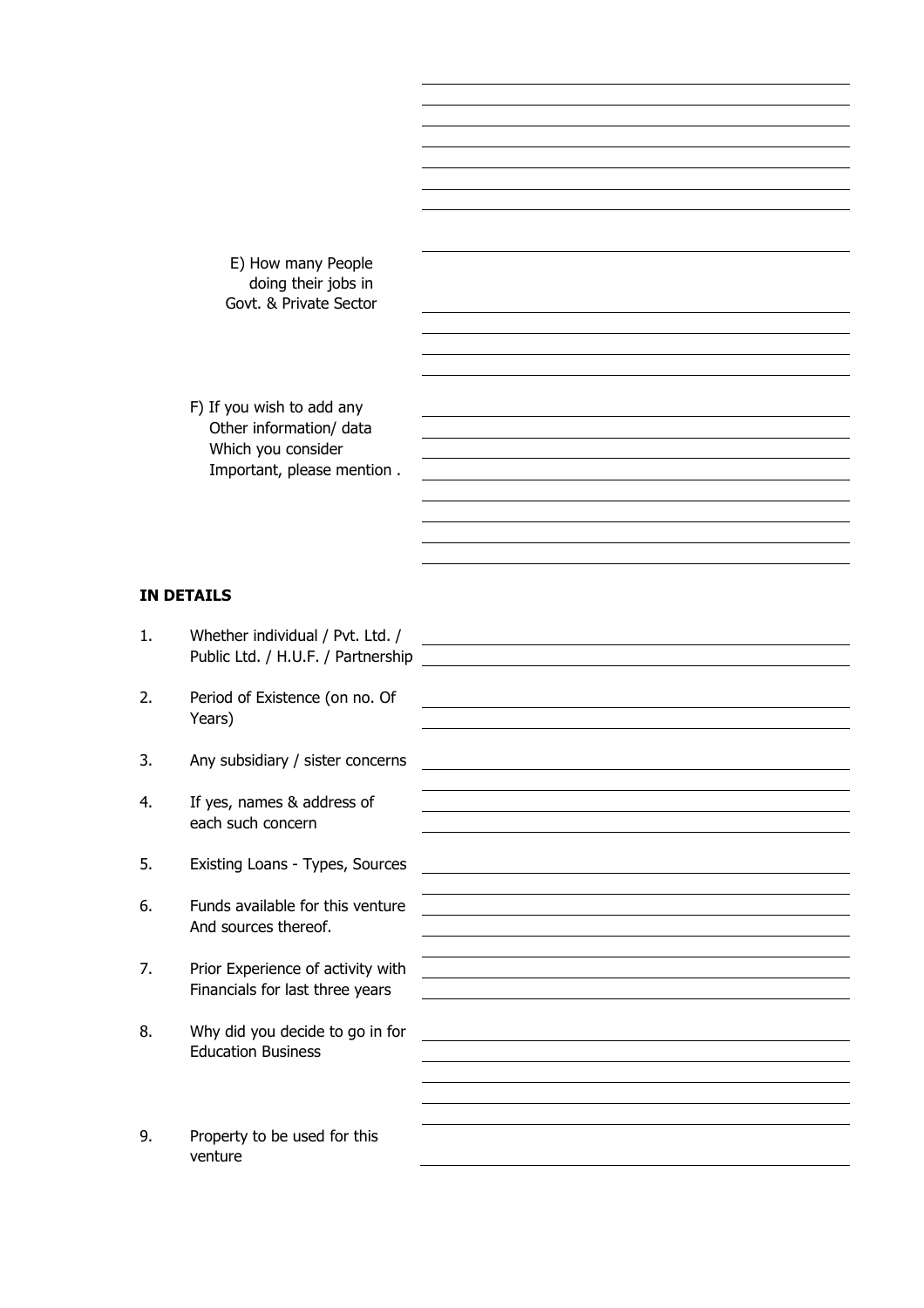- a) Whether Selected already? If yes, Ownership-Title, Pledge, Hypothecated, Lien, Charges etc.
- b) Rental-period of Lease, Rentals
- c) Whether well connected by Normal Means of Transport
- d) Whether situated in commercial Area
- e) Area in Sq.Mts./Sq.Ft.
- 10. Ability to pump in additional funds If necessary If yes, proposed sources of funds
- 11. Time required to set up Kid Nursery Centre after signing of Agreement
- 12. Whether study conducted about Prospective Kids regarding;
	- a. Number of Kids expected To Enroll
	- b. Spoken English & Nursery Courses offered by other Institutes
	- c. Educational Level/Background of Parents expected to enroll their children.

- d. Name Nursery Training Institution your area. in the City.
- e. Price Levels / Per Capita Income
- 13. Whether full time attention / Involvement will be ensured by